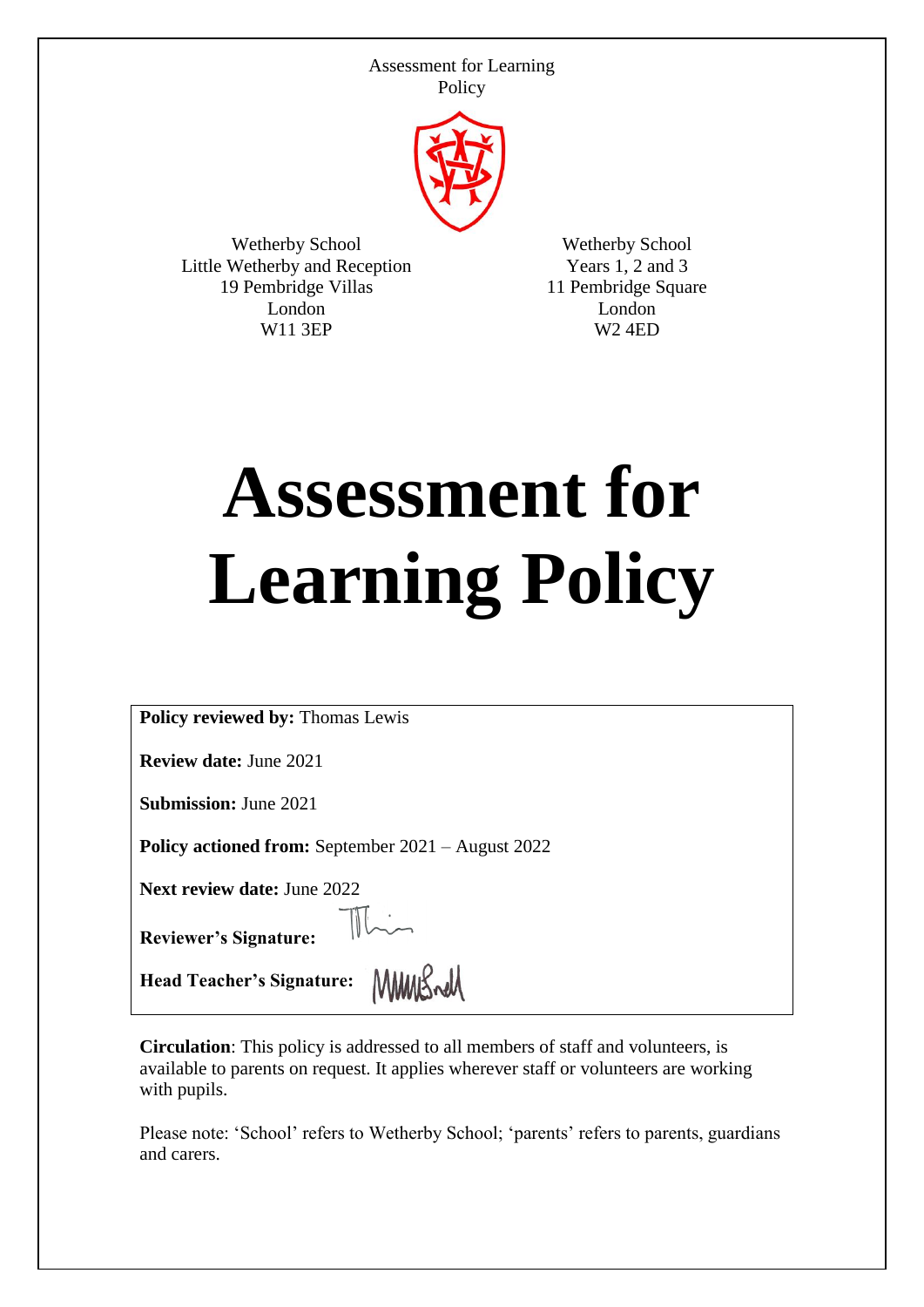

# **Wetherby School**

# **Assessment for Learning**

# 1. **Rationale**

# *What is Assessment for Learning and why do we implement it into our teaching?*

Assessment for learning is the process of identifying what the learner has or has not achieved through a variety of informal and formal assessment methods that offer both the teacher and pupil with planning the next steps in teaching and learning.

By implementing a workable, explicit assessment for learning practice and policy, we are moving further towards fulfilling every pupil's full potential. We are doing our best to promote their learning and develop their self-esteem and confidence.

Assessment lies at the heart of this process and is incorporated into planning, teaching and learning strategies.

# 2. **Aims**

- To build a more open relationship between pupil and teacher where pupils are not afraid to take risks in learning and teachers provide positive and constructive feedback
- To promote pupils' active listening and questioning skills
- To recognise and celebrate a wide range of achievements
- To make a judgement about a pupil's attainment based on knowledge gained through techniques such as observation, questioning, marking and testing
- To help pupils develop positive attitudes to work
- To provide an accurate picture of every pupil's achievement and progress
- To identify ways in which pupils can improve
- To provide assessment information for use with the whole class, groups within the class and individuals
- To be linked to curriculum planning and delivery
- To enable teachers to plan effective learning experiences and appropriate 'next steps' for pupils
- To involve pupils in the setting and achievement of both short and long term goals

# 3. **Implementation**

#### **We encourage the pupils to be able to articulate the following:**

- **What am I learning?** (Through a learning objective)
- **How have I done?** (Through marking (see Marking Policy and consistencies) and verbal feedback)
- **Where to next and what do I need to do to achieve this?** (See marking policy/ *stars and wishes approach*)

Learning objectives are task focused so that the pupils can articulate what they are intending to learn in each lesson.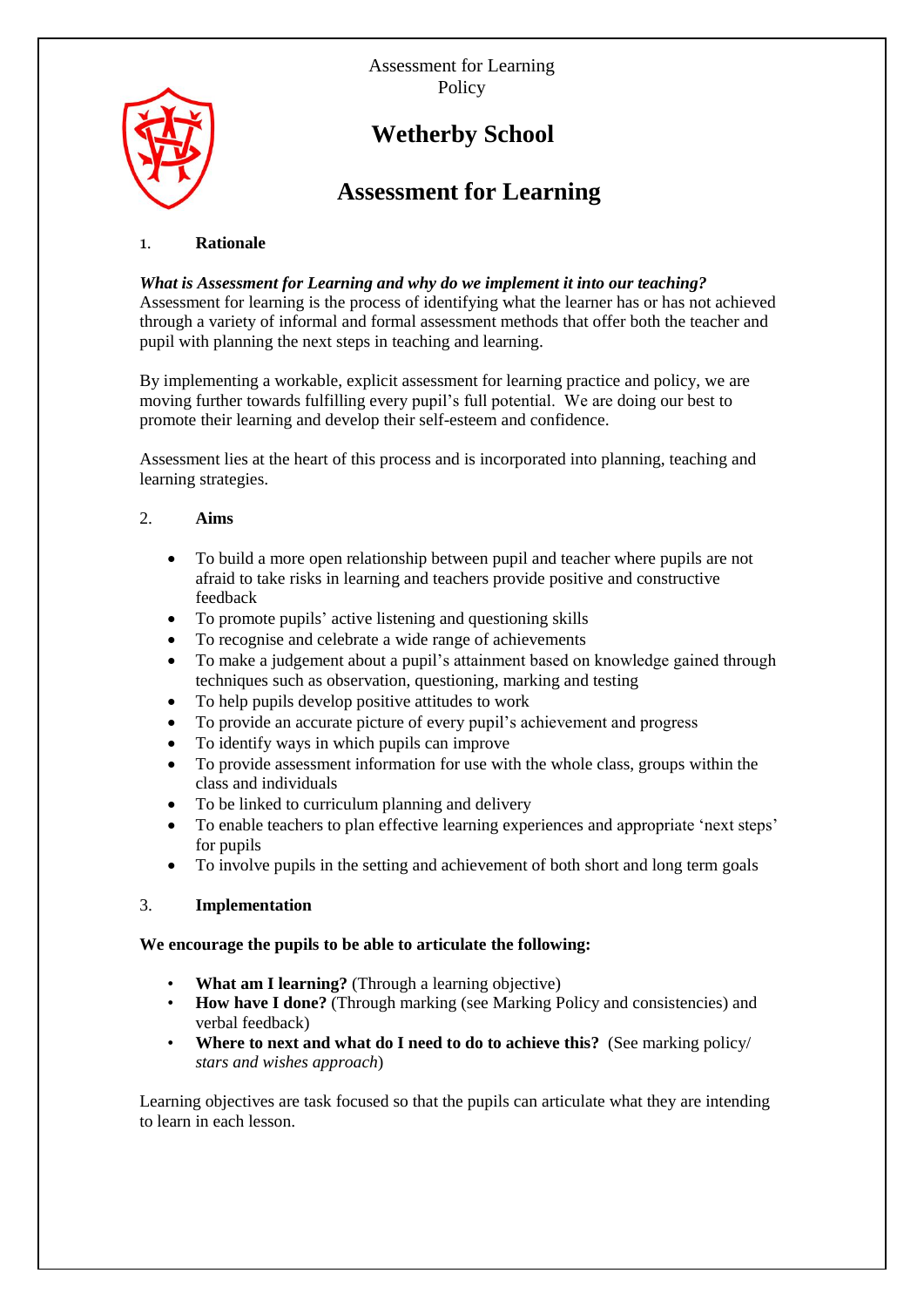Learning Objectives are:

- Curriculum objectives that are broken down into individual lessons (a series of learning objectives) and are specific to the skill and/or concept that we are intending to achieve
- Written in 'child-friendly' language that is meaningful to our pupils
- Shared by the teacher and pupils at the beginning of the lesson to ensure that the focus is directly on the learning via a 'Can I…? question'
- Verbally discussed as well as displayed at the front of the class on the whiteboard **throughout** the lesson
- Where appropriate they may be written/glued into books, attached to worksheets

#### 5. **What do I need to do to achieve this?**

Along with learning objectives we identify success criteria to enable the pupils to recognise how to achieve the learning objective. Success criteria can take the form of step by step instructions, key techniques or strategies that we are looking for in boys' work and specific examples of what the pupil needs to include in the task to achieve the learning objective.

#### **Success criteria may be:**

- Displayed on the board at the beginning of the lesson or after the main teaching session (when possible) as a question in the form of 'Have I…?'
- Displayed throughout the lesson for the pupils to refer to
- Typed and displayed in the pupil's books at the beginning of a topic
- A guideline for giving feedback for marking and target setting to offer advice and guidance for improvement
- Used as self-assessment guidelines for the pupils at the end of a unit of work

# 6. **Where to next? – How to improve**

There are many different strategies that we use to encourage the pupils to reflect on their learning and articulate where they are in relation to the learning objective.

#### **We use the following:**

- Task related comments through marking –Feedback *(or stars)* and next steps *(or wishes)*
- Teacher to pupil: discussion/questioning/1:1 conferencing/target setting
- Self-assessment
- Peer-assessment
- Questioning
- Observation and anecdotal notes

# 6.1 **Task related comments through marking**

The comments that we make in the pupil's books are task-related and specifically refer to learning objectives. The comments offer the pupils diagnostic feedback on how well they have achieved the objective and targets or '*wishes*', how they could improve next time, targets for the pupils to work towards, or next steps related to their learning.

#### 6.2 **Teacher to pupil discussion**

Discussion is an on-going part of what we believe is good teaching practice. This can be on a one-to-one basis or in small groups to discuss and reflect on the learning objective and success criteria. It can involve goal or target setting or, just reinforce where the learner is in relation to achieving the learning objective. A verbal feedback stamper is used to signal when this learning conversation has taken place in a child's work. We have a weekly timetabled Pupil Conferencing Time in year 1-3.